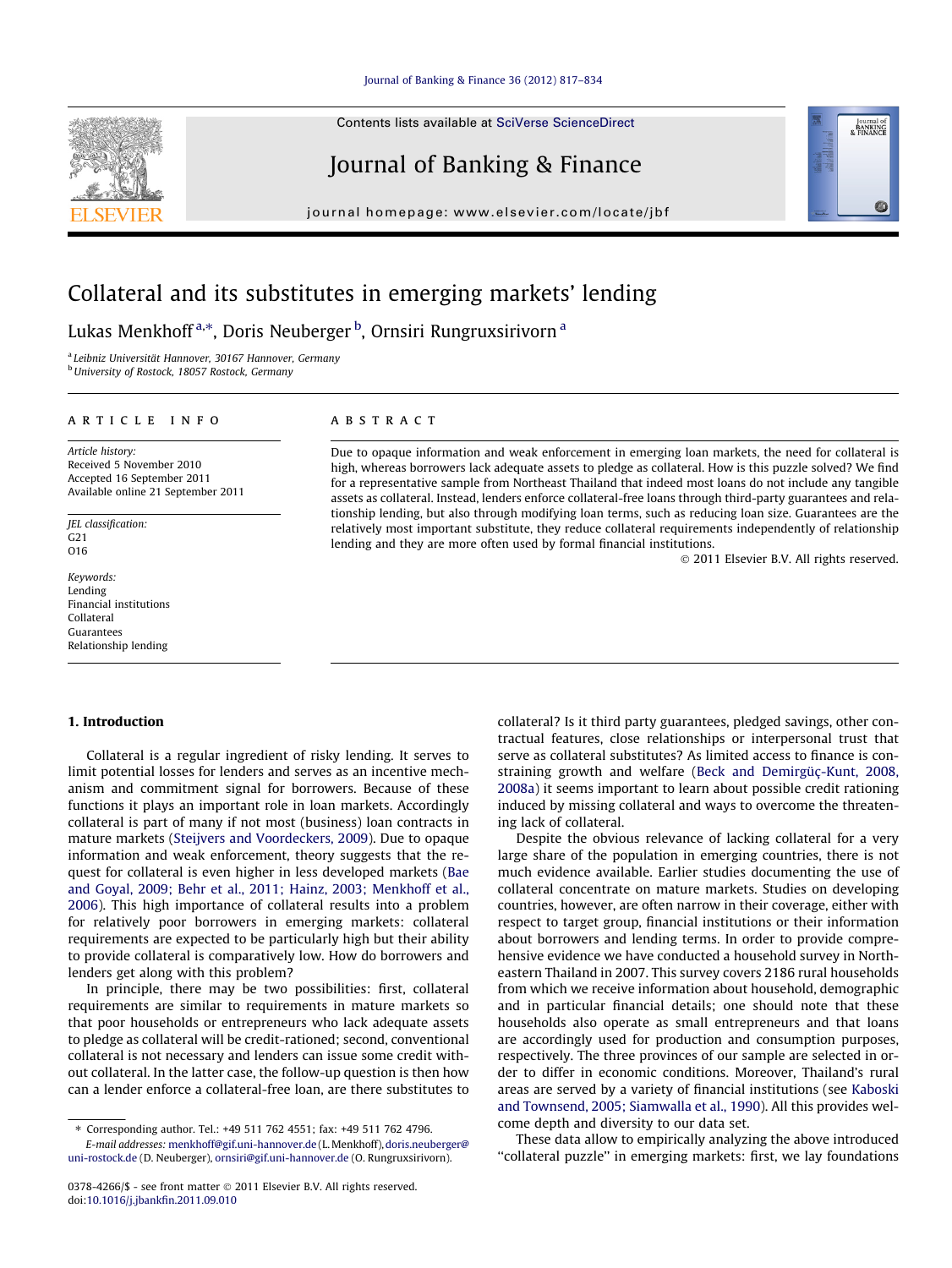by documenting the importance of collateral, second, we analyze the determinants of collateral including considering substitutes to collateral, and, third, we examine the use of the most important collateral substitutes. Regarding the importance of collateral we find that only about 15% of the 1671 loans in our sample are secured by various forms of collateral. Although there is some variation in cross-sections, such as household groups or borrowing purposes, the share of collateralized loans is consistently small throughout and does not exceed 25%. Moreover, the share of credit-constrained households is low at 11%, strongly indicating that lenders rely on substitutes to collateral in enforcing their interests.

This empirical research is the first, according to best of our knowledge, to systematically consider several substitutes to collateral in order to fully understand the role of collateral in lending to poor borrowers in emerging markets. We do indeed find that collateral is significantly less often required if there is either a third party guarantee or a case of relationship lending. The use of collateral is also related to other loan terms where collateral obviously serves to reduce the lender's risk: more collateral is required for larger loans, for longer loan duration and for lower interest rates. As a third group of determinants we investigate household characteristics and possible default risk with little success. It is only better education that is related to less collateral requirements.

As the data set unusually covers two important collateral substitutes, i.e. guarantees and relationship lending, we are able to examine their use in the same market. We find that guarantees are relatively more important, that both substitutes work independently of each other and tend to substitute each other, that guarantees are relatively more important at formal financial institutions and that the marginal effect of these substitutes is independent of loan size. These findings extend recent literature emphasizing the importance of either guarantees or relationship lending in less developed markets as means to overcome information and incentive problems.

We are not aware that there is an earlier study on emerging markets where all these determinants of the use of collateral – including substitutes to the use of collateral – were considered within a unified approach. Closest in coverage is [Ono and Uesugi](#page--1-0) [\(2009\)](#page--1-0) for small firms in Japan where, however, collateral is very widely used and thus plays another role than in our case. Usually, studies rely on a subset of the following determinants: guarantees, relationship, loan term and borrower characteristics. Our study shows, however, that all of these groups of determinants are important in analyzing the use of collateral and thus should not be missed in empirical work.

The paper is organized in four more sections. Section 2 provides an overview of the theoretical and empirical literature which shapes expectations to be examined. Section [3](#page--1-0) informs about the data used in this study and the characteristics of borrowers and lenders in the rural areas. In Section [4](#page--1-0) we examine the use of collateral by descriptive statistics. The hypotheses on the determinants of collateral are tested by multivariate analyses in Section [5](#page--1-0). Section [6](#page--1-0) concludes.

### 2. Literature review

Our literature review aims for preparing expectations on the use of collateral in lending in emerging markets. We are thus selective in coverage. Section 2.1 addresses theoretical literature in order to derive hypotheses of interest, whereas Section [2.2](#page--1-0) deals with respective empirical work in order to identify gaps in research.

## 2.1. Theoretical literature

The use of collateral has been mostly explained by theories of asymmetric information which show that collateralization reduces ex ante problems of adverse selection and ex post frictions such as moral hazard. Collateralization thus serves as a means to reduce credit rationing (review in [Berger et al., 2011a,b; Coco, 2000](#page--1-0)). First, it induces a borrower to reveal his or her default risk, acting as a signaling device [\(Bester, 1985; Besanko and Thakor, 1987](#page--1-0)). Second, it provides the borrower with an incentive to exert effort and reveal truthfully the state of his project after having obtained the loan ([Bester, 1987, 1994\)](#page--1-0). Both arguments apply above all to outside collateral, where the lender has right of access to personal assets outside the firm. $<sup>1</sup>$  The potential loss of personal assets makes a</sup> signal more credible and improves the incentive to repay the loan. By contrast, inside collateral, where assets inside the firm are pledged as collateral, serves to reduce conflicts of interest between multiple lenders by providing a priority of debt claims. If the borrower lacks inside and outside collateral, loans may be secured by third party guarantees. They help to reduce the lender's potential loss, but do not solve the moral hazard problem. If the third party is better able to monitor and control the borrower's actions than the lender is, the use of third party guarantees has some economic advantage. Accordingly, these so-called borrower-based theories ([Jiménez et al., 2009\)](#page--1-0) predict that the use of collateral varies across loans according to the characteristics of borrowers, loans, and bank– borrower relationships, which affect information asymmetries between both parties about the credit risk of the loan.

Further theories on the use of collateral reach beyond our objective. First, lender-based theories postulate that collateral serves to increase the lender's profit or expected return [\(Binswanger, 1982\)](#page--1-0). Profits may increase due to a bank's market power [\(Hainz, 2003\)](#page--1-0) or due to its information advantage over distant lenders in evaluating credit risk ([Inderst and Mueller, 2007\)](#page--1-0). As we do not observe local banking market structures, we do not directly test lender-based theories. Second, there are theories predicting the use of collateral due to legal variables and the efficiency of the legal system ([La Por](#page--1-0)[ta et al., 1998](#page--1-0)). These theories require cross-country data and are thus also beyond our objective. Third, following the lazy bank hypothesis [\(Manove et al., 2001\)](#page--1-0), high collateralization weakens the bank's incentive to evaluate the profitability of an investment project. Testing this theory requires time-series data which we do not have.

Collateral may be substituted by other mechanisms to reduce credit risk and informational asymmetry, such as strength of the lending relationship, loan maturity, loan size and covenants. The role of relationship strength in reducing problems of asymmetric information has been extensively discussed in the literature (for an overview see [Boot, 2000](#page--1-0)). The more recent discussion focuses on differences between relationship lending and asset-based lending as two alternative lending technologies [\(Berger and Udell,](#page--1-0) [2006; Egli et al., 2006](#page--1-0)). Relationship lending relies on soft or private information about borrower risk obtained through a close bank–borrower relationship and involves the use of outside collateral. In contrast, asset-based lending, being more transactions oriented relies on hard or public information and uses the assets inside the firm as collateral [\(Brick and Palia, 2007](#page--1-0)). Relationship lending dominates in economies where the likelihood of strategic default is high because of an underdeveloped financial system with low transparency and weak legal enforcement ([Egli et al., 2006](#page--1-0)).

As exactly this applies to emerging markets, one expects that relationship lending with its preferred reliance on outside collateral is wide-spread. It follows that the discussion based on different consequences derived from the use of inside collateral (see [Longhofer and Santos, 2000\)](#page--1-0) versus outside collateral (see [Boot](#page--1-0) [and Thakor, 1994](#page--1-0)) is less relevant for our case. Potentially very

 $1$  A personal guarantee represents a more general claim on personal wealth and places fewer restrictions on the guarantee's use of this wealth than the pledge of a specific personal asset [\(Avery et al. 1998, p. 1026](#page--1-0)).